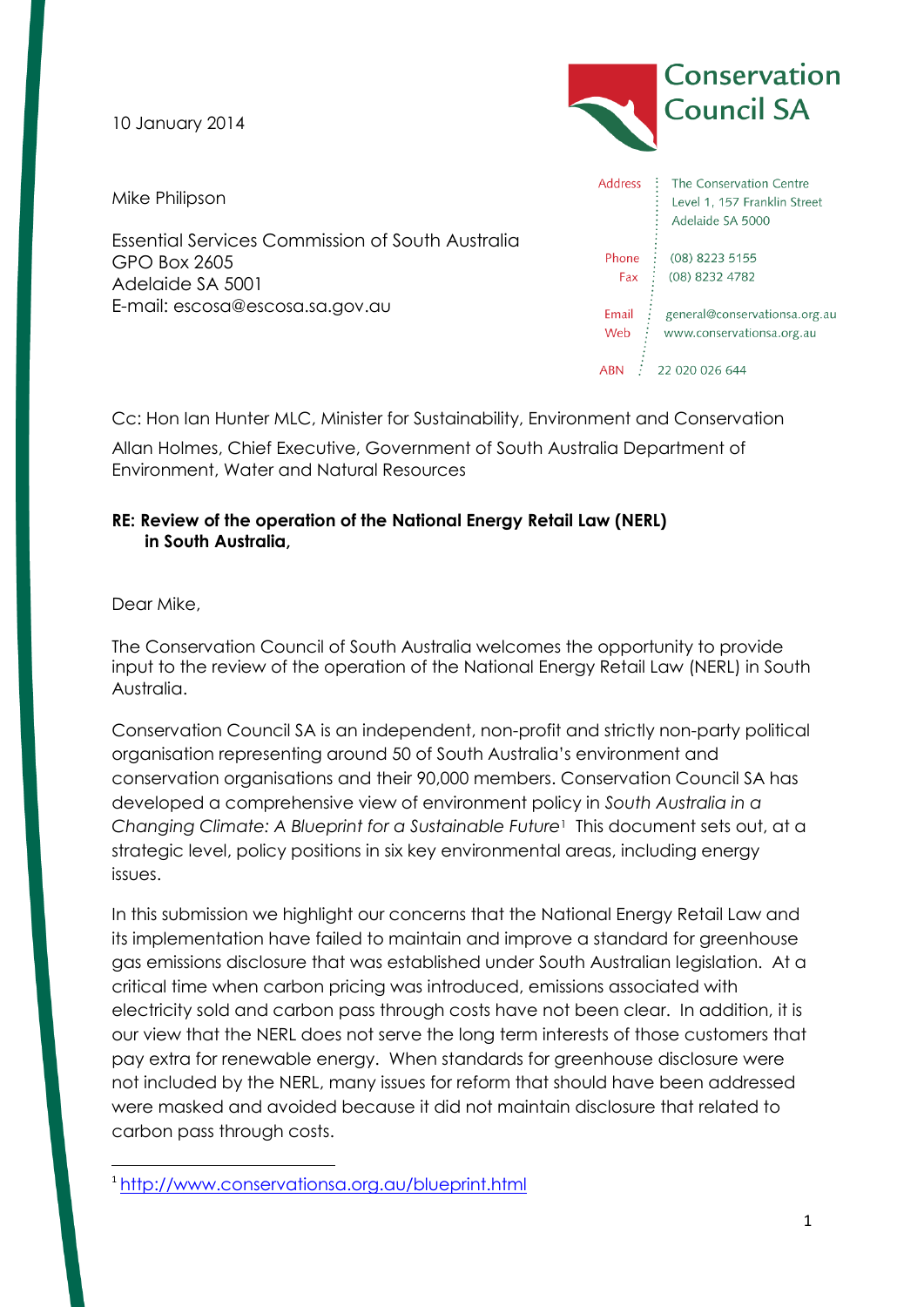Much is made of the NERL and the National Electricity Customer Framework, yet it provides no focus or protection for electricity customers paying extra for renewable and low emissions electricity. Given the need to transition to low emissions and renewable energy as quickly as possible to protect the long term interests of current and future generations, it is surprising that there is still such a disintegrated policy and regulatory framework that maintains a virtual separation of retail electricity markets from the renewable and low emissions electricity energy products that many consumers are seeking to buy.

#### **RESPONSE TO ISSUES PAPER QUESTIONS**

# **Question 1: Are the following proposed metrics supported to form the basis of a quantitative assessment of customer protections under NECF?:**

- **-telephone and written performance;**
- **-complaints (including complaints to the Energy & Water Ombudsman);**
- **-hardship program customers;**
- **-concession recipients;**
- **-disconnections;**
- **-reconnections;**
- **-instalment plans; and**
- **-security deposits.**

The above metrics deal electricity as if it were unrelated to greenhouse gas emissions, environmental impacts, use of fossil fuels and ignore aspects such as GreenPower which continues to be marketed as a product that can reduce the greenhouse gas emissions of electricity consumption<sup>2</sup> . The NECF provides no protection for these customers. There is no capacity for GreenPower consumer representation provided in the National GreenPower Steering Group or the National Electricity Customer Framework and some in the Australian Energy Regulator and Australian Energy Market Commission continue to be puzzled as to exactly what GreenPower is and who administers the program. To address the problem of silos that have been created, it is recommended that the South Australia either advocates for a National change or introduces a state based approach to ensure that there be a quantitative assessment of **product attributes** (such as emissions, GreenPower and integrity of pricing differentiated products). The inclusion of this new aspect would then begin to facilitate engagement with renewable electricity consumers and potentially with other customer types towards the long term benefit of customers.

#### **Question 2:**

**.** 

**Are there any other considerations the Commission should have regard to in making an assessment on whether the implementation of the NERL has adversely affected customer protection?**

 $^2$  See GreenPower Marketing Guidelines Section 2.2, clause 8.1 "8.2 Carbon claims may refer to the individuals or entities reduction in emission intensity of their electricity consumption".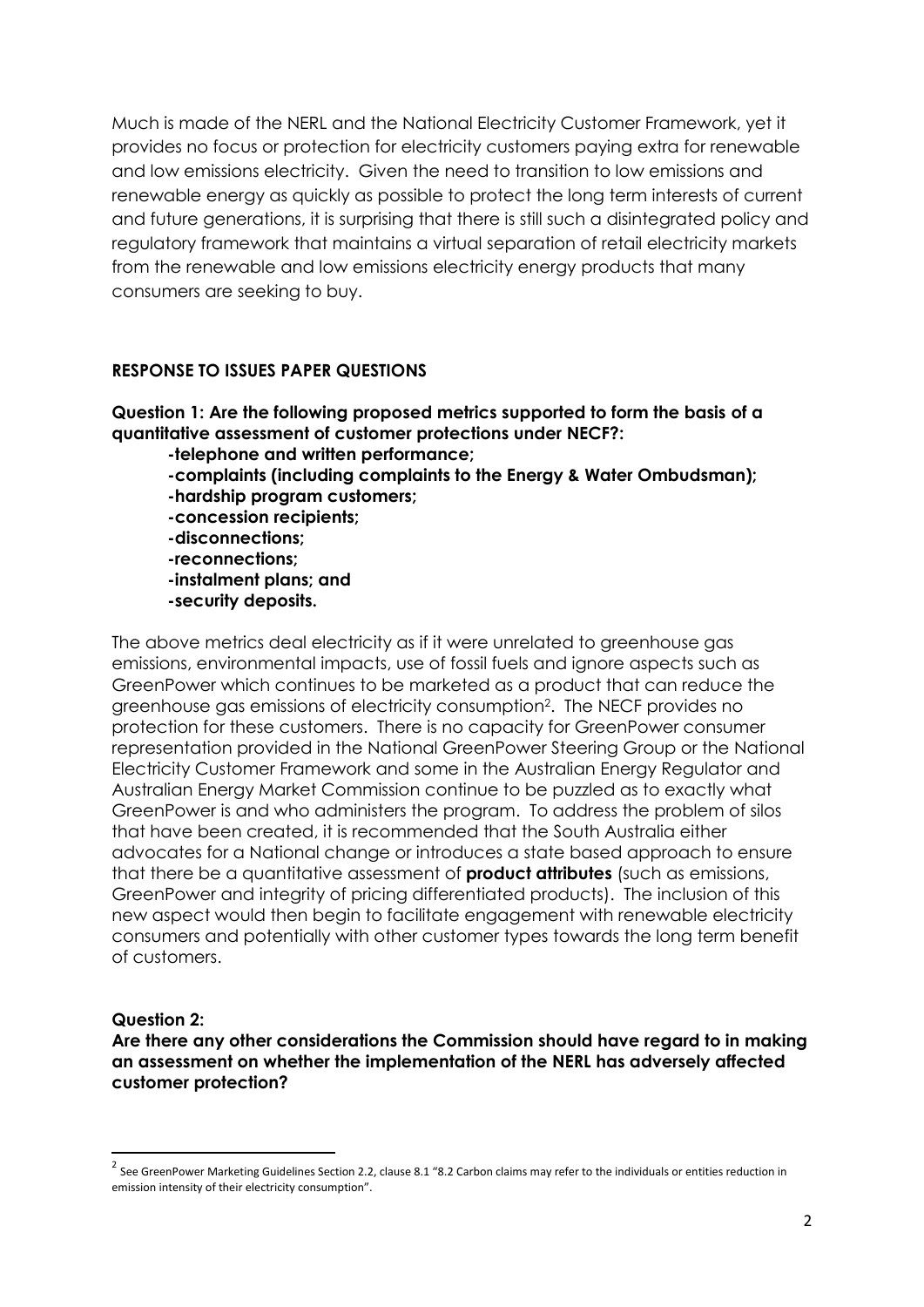The former SA Electricity Regulations (General) section 7ABB and Electricity Act Section 24 (da) (iv) required disclosure of greenhouse gas emissions on electricity bills.

The regulations required that "the amounts of the greenhouse gas emissions referred to in paragraphs (a) (iv) and (a) (v) must be calculated, in a manner approved by the Commission, by reference to material about emissions coefficients published by the Australian Greenhouse Office of the Department of the Environment and Heritage of the Australian Government". Whilst there was ongoing concern regarding the suitability of the factors promoted by the Federal Government, there was at least some attempt for a documented approach to provide the greenhouse gas information.

When the NERL came into effect, consumers in South Australia were disadvantaged in two ways. Firstly, the information provided to them on greenhouse gas disclosure is a key piece of information relating to their purchase was not required. If provided at all, there was no need to calculate the emissions in accordance with a defined method. It is not a role for regulators to decide that this information is not needed, nor can regulators predict how consumers will use this information in their energy choices that relate to purchasing or demand management. The subsequent ad hoc and undefined approaches to greenhouse gas disclosure have not enabled consumers to make informed choices.

Secondly, consumers have been disadvantaged where carbon pass through costs are not able to be tracked together with the greenhouse gas emissions associated with electricity bills. Consumers now have no idea if the greenhouse information on their bills is based on a National Greenhouse Accounts (NGA) factors emission rate for a state, the combined factor across all states, an NEM factor or an emission rate relating to the carbon liabilities of a generator/retailer. Whilst carbon pass through costs should have been charged in an open and transparent manner, consumers have had no assurance that the carbon pass through costs that they are paying for actually relate to the emissions printed on an electricity bill.

The Conservation Council raised its concern that the method of allocating carbon pass through costs to customers and the transparency of doing so has not yet been properly addressed in regulation methods during recent consultation for Best Practice Retail Price Regulation Methodology<sup>3</sup>, the AEMC agreed that:

> "Carbon costs form part of the wholesale energy purchase cost allowance. The Commission considers that it is important that the assumptions associated with the estimation of this allowance, which include those associated with carbon costs, should be clearly specified to promote transparency<sup>4</sup>.

**.** 

<sup>&</sup>lt;sup>3</sup> See [http://www.aemc.gov.au/Media/docs/Conservation-Council-of-South-Australia-1ab0a02a-44af-450c-9ee3](http://www.aemc.gov.au/Media/docs/Conservation-Council-of-South-Australia-1ab0a02a-44af-450c-9ee3-b4fd9432f0c3-0.PDF) [b4fd9432f0c3-0.PDF](http://www.aemc.gov.au/Media/docs/Conservation-Council-of-South-Australia-1ab0a02a-44af-450c-9ee3-b4fd9432f0c3-0.PDF)

<sup>&</sup>lt;sup>4</sup> See AEMC response, AEMC Review final Report, p.113[, http://www.aemc.gov.au/market-reviews/completed/advice-on](http://www.aemc.gov.au/market-reviews/completed/advice-on-best-practice-retail-price-regulation-methodology-.html)[best-practice-retail-price-regulation-methodology-.html](http://www.aemc.gov.au/market-reviews/completed/advice-on-best-practice-retail-price-regulation-methodology-.html)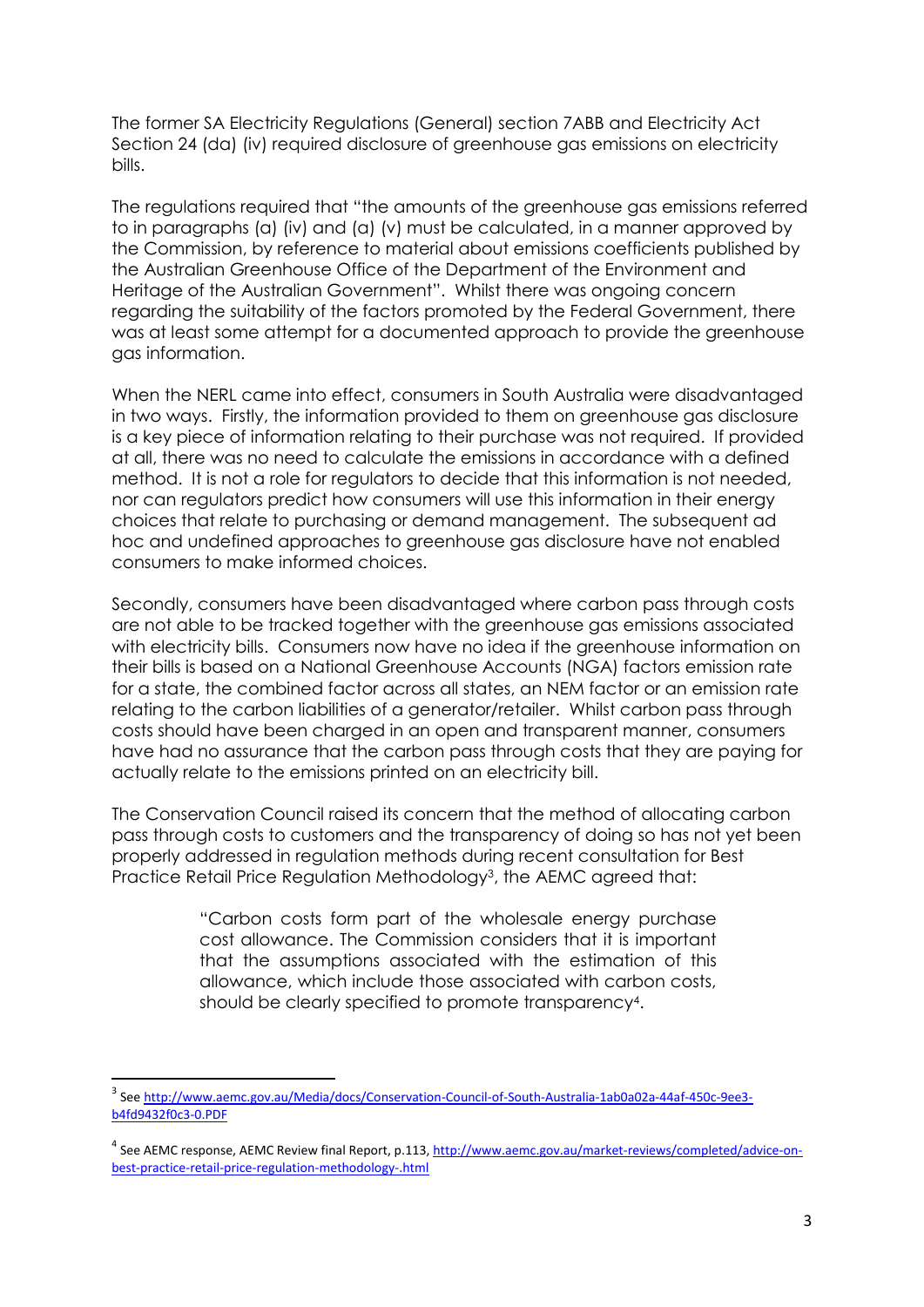Despite this agreement that carbon pass through costs and related assumptions should be clearly specified there is no evidence of National movement towards amending the NERL for such reform.

It is also important that regardless of whether carbon pricing is dismantled in Australia in the near future, that the methods for allocating emissions and charging potential carbon costs remain in place. This is because the science describes a need for significant and sustained action to transform our economies towards deep cuts in emissions. As the scientific case remains compelling, there is a likelihood that carbon pricing or carbon liabilities of some kind will ultimately become an accepted necessity.

The opportunity for South Australia to provide a future focussed lead policy role is even more important given that the AEMC has stated that "The AEMC considers that the matters relating to sustainability are beyond the AEMC's remit5". The Conservation Council disagrees with the AEMC view that matters relating to sustainability could be disintegrated from the regulatory remit where retail markets regulation covers the protection of the interests of customers (many of whom are seeking sustainable choices). It is not appropriate for the AEMC to pre-determine that certain interests of customers are unimportant. South Australia has a valuable role to lead and or advocate for reform in this important area.

# **Question 3:**

#### **Should the Commission adopt a broad economic interpretation of the term 'efficiency'?**

The Conservation Council of South Australia supports that the term efficiency be used in the broadest possible way to cover all aspects of customer interests in retail markets including those relating to choice for different electricity products, GreenPower, greenhouse gas disclosure and the general need for retail law to be contributing to and facilitating a more sustainable low emissions electricity market.

# **Question 4:**

**.** 

# **Should the Commission consider the extent to which the South Australian energy retail market is effectively competitive as part of the NERL Review?**

Through leading in policy, market advocacy and reforms that provide consumers with the information, choice, and protections that they need, South Australia will be creating the most competitive long term electricity markets. Several years ago the State Government promoted South Australia's low carbon advantage. Effort to support low carbon consumers and markets in the states should be increased to maintain opportunities and preparedness for carbon constrained and expanding renewable electricity markets in South Australia.

<sup>&</sup>lt;sup>5</sup> See AEMC Review final Report, p.13, [http://www.aemc.gov.au/market-reviews/completed/advice-on-best-practice](http://www.aemc.gov.au/market-reviews/completed/advice-on-best-practice-retail-price-regulation-methodology-.html)[retail-price-regulation-methodology-.html](http://www.aemc.gov.au/market-reviews/completed/advice-on-best-practice-retail-price-regulation-methodology-.html)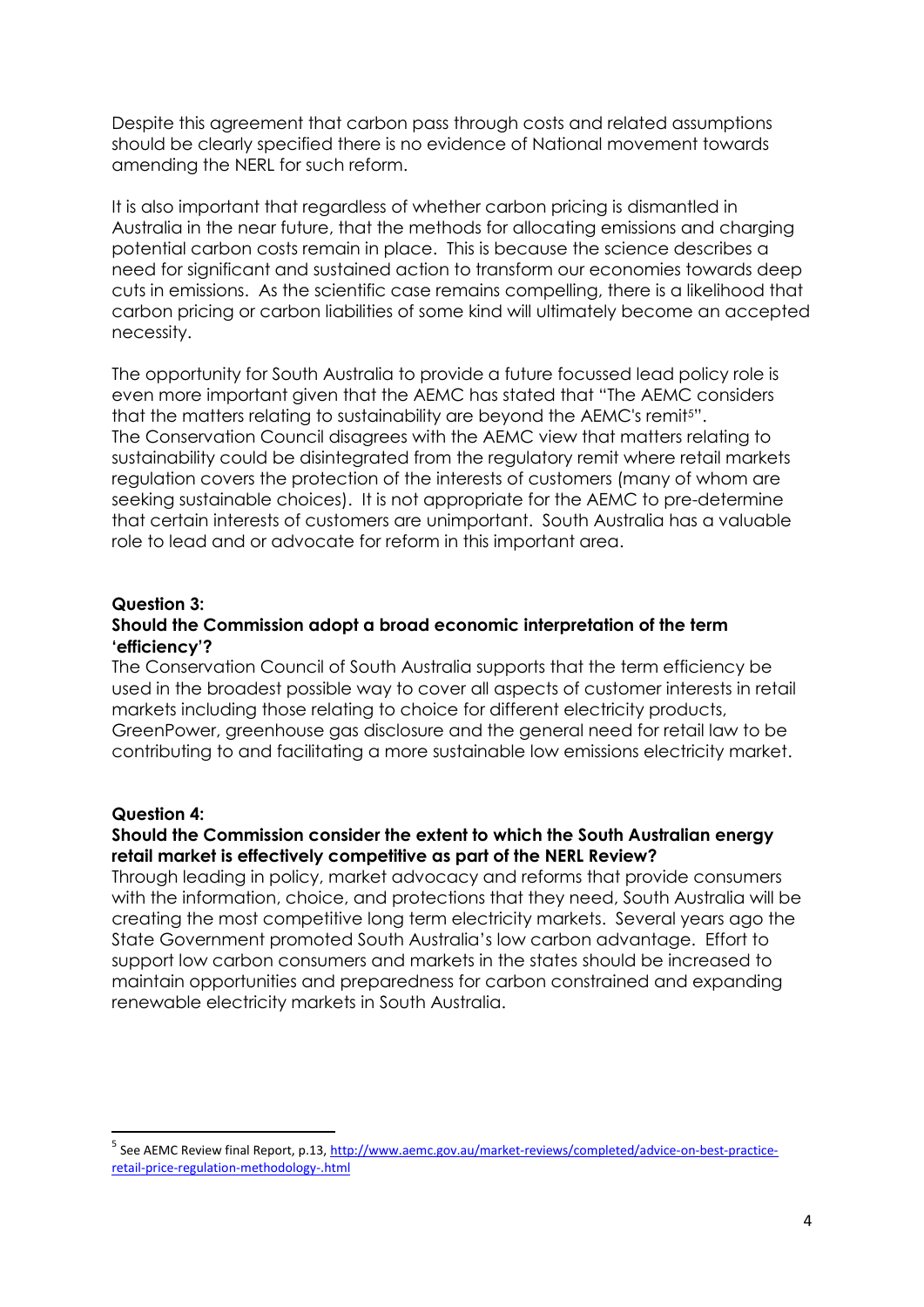### **Question 5:**

# **If so, is the Commission's proposed approach to undertaking an assessment of the level of effective competition in the South Australian energy retail market sufficiently comprehensive?**

No, the Commission's approach to technical, allocative and dynamic efficiency are founded on the treatment of electricity as a single product, and ignore other attributional qualities marketed in electricity products. The complete rejection of treating GreenPower and renewable energy as part of electricity markets by the NERL is evidence that the current framework cannot assess effective competition.

Given that sources of renewable energy such as wind power are now cost competitive with gas produced electricity in South Australia and in many markets globally, it is time to challenge the way that GreenPower is charged as a penalty on top of standard electricity charges. As renewables continue to become cheaper, it would be wrong for market frameworks to allow that the retail price of renewables always remains artificially higher than non-specified standard electricity.

The situation is complicated by the Renewable Energy (Electricity) Act which creates a requirement and subsequent market for renewable energy certificates that dominates the renewables price setting. In all other aspects however, renewables are a price taker in the National Electricity Market. Even within the complex and overlapping regulatory frameworks, there is still ample opportunity for reforms that would enable a better and fairer way to determine how renewable electricity retail products are defined and how pricing is undertaken.

#### **Question 6:**

**Are there any other considerations the Commission should have regard to in making an assessment on the extent and nature of efficiencies resulting from the implementation of the NERL?**

No response to this question.

#### **Question 7:**

# **Are there any other considerations the Commission should have regard to in relation to incorporating pricing evidence for the review?**

It is suggested that the Commission incorporate a review of GreenPower renewable energy products and pricing offers in South Australia. For context, the Commission should consider that by 2050, South Australia and all jurisdictions around the planned will need to have made substantial reductions in greenhouse gas emissions. Australia has ample potential resources for renewable energy for its stationary needs and should it continue on this pathway, all our retail markets will need to provide real renewable energy products with integrity and cost reflective pricing.

If the commission considered just the renewable energy components of retail markets, it may find that there is little choice, little competition, and little consumer protection when it comes to renewable electricity products in retail markets.

At some point, preferably sooner rather than later, there is a need to reverse the current situation where renewables are charged as a penalty on standard